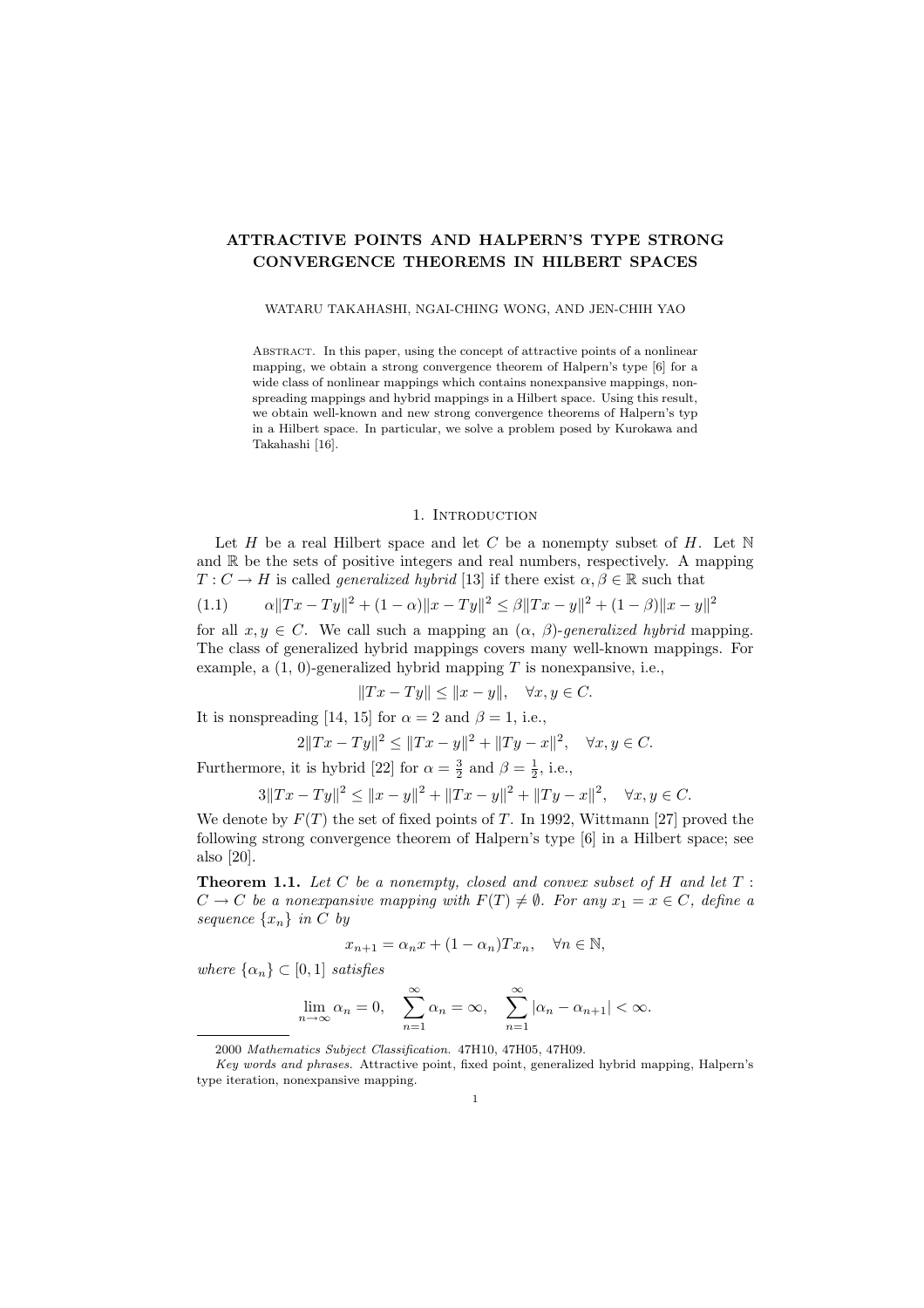*Then*  $\{x_n\}$  *converges strongly to*  $P_{F(T)}x$ *, where*  $P_{F(T)}$  *is the metric projection of H onto*  $F(T)$ *.* 

Kurokawa and Takahashi [16] also proved the following strong convergence theorem for nonspreading mappings in a Hilbert space; see also Hojo and Takahashi [7] for generalized hybrid mappings.

**Theorem 1.2.** *Let C be a nonempty, closed and convex subset of a Hilbert space H.* Let *T* be a nonspreading mapping of *C* into itself. Let  $u \in C$  and define two *sequences*  $\{x_n\}$  *and*  $\{z_n\}$  *in C as follows:*  $x_1 = x \in C$  *and* 

$$
\begin{cases} x_{n+1} = \alpha_n u + (1 - \alpha_n) z_n, \\ z_n = \frac{1}{n} \sum_{k=0}^{n-1} T^k x_n \end{cases}
$$

for all  $n = 1, 2, ...$ , where  $\{\alpha_n\} \subset (0, 1)$ ,  $\lim_{n \to \infty} \alpha_n = 0$  and  $\sum_{n=1}^{\infty} \alpha_n = \infty$ . If  $F(T)$  *is nonempty, then*  $\{x_n\}$  *and*  $\{z_n\}$  *converge strongly to*  $Pu$ *, where*  $P$  *is the metric projection of*  $H$  *onto*  $F(T)$ *.* 

We do not know whether a strnog convergence theorem of Halpern's type (Theorem 1.1) for nonspreading mappings holds or not; see [16] and [7]. Very recently, Takahashi and Takeuchi [23] introduced the concept of *attractive points* of a nonlinear mapping in a Hilbert space and they proved a mean convergence theorem of Baillon's type [3] without convexity for generalized hybrid mappings. Akashi and Takahash [1] also proved a strong convergence theorem of Halpern's type for nonexpansive mappings on star-shaped sets in a Hilbert space. However, they used essentially the properties of nonexpansiveness in the proof.

In this paper, motivated by [27], [16], [7], [23] and [1], we obtain a strong convergence theorem of Halpern's type for finding attractive points of generalized hybrid mappings in a Hilbert space. Using this result, we obtain well-known and new strong convergence theorems of Halpern's type in a Hilbert space. In particular, we solve a problem posed by Kurokawa and Takahashi [16].

## 2. Preliminaries and Lemmas

Let *H* be a real Hilbert space. When  $\{x_n\}$  is a sequence in *H*, we denote the strong convergence of  $\{x_n\}$  to  $x \in H$  by  $x_n \to x$  and the weak convergence by  $x_n \rightharpoonup x$ . We know that for  $x, y \in H$  and  $\lambda \in \mathbb{R}$ ,

(2.1) 
$$
||x + y||^2 \le ||x||^2 + 2\langle y, x + y \rangle;
$$

(2.2) 
$$
\|\lambda x + (1 - \lambda)y\|^2 = \lambda \|x\|^2 + (1 - \lambda)\|y\|^2 - \lambda(1 - \lambda)\|x - y\|^2.
$$

Furthermore, we know that for all  $x, y, z, w \in H$ ,

$$
(2.3) \qquad 2\langle x-y, z-w\rangle = \|x-w\|^2 + \|y-z\|^2 - \|x-z\|^2 - \|y-w\|^2.
$$

Let *D* be a closed and convex subset of *H*. For every  $x \in H$ , there exists a unique nearest point in *D* denoted by  $P_D x$ , that is,  $||x - P_D x|| \le ||x - y||$  for every  $y \in D$ . This mapping *P<sup>D</sup>* is called the *metric projection* of *H* onto *D*. It is known that *P<sup>D</sup>* is firmly nonexpansive, that is, the following hold:

$$
0 \le \langle x - P_D x, P_D x - y \rangle
$$
 and  $||x - P_D x||^2 + ||P_D x - y||^2 \le ||x - y||^2$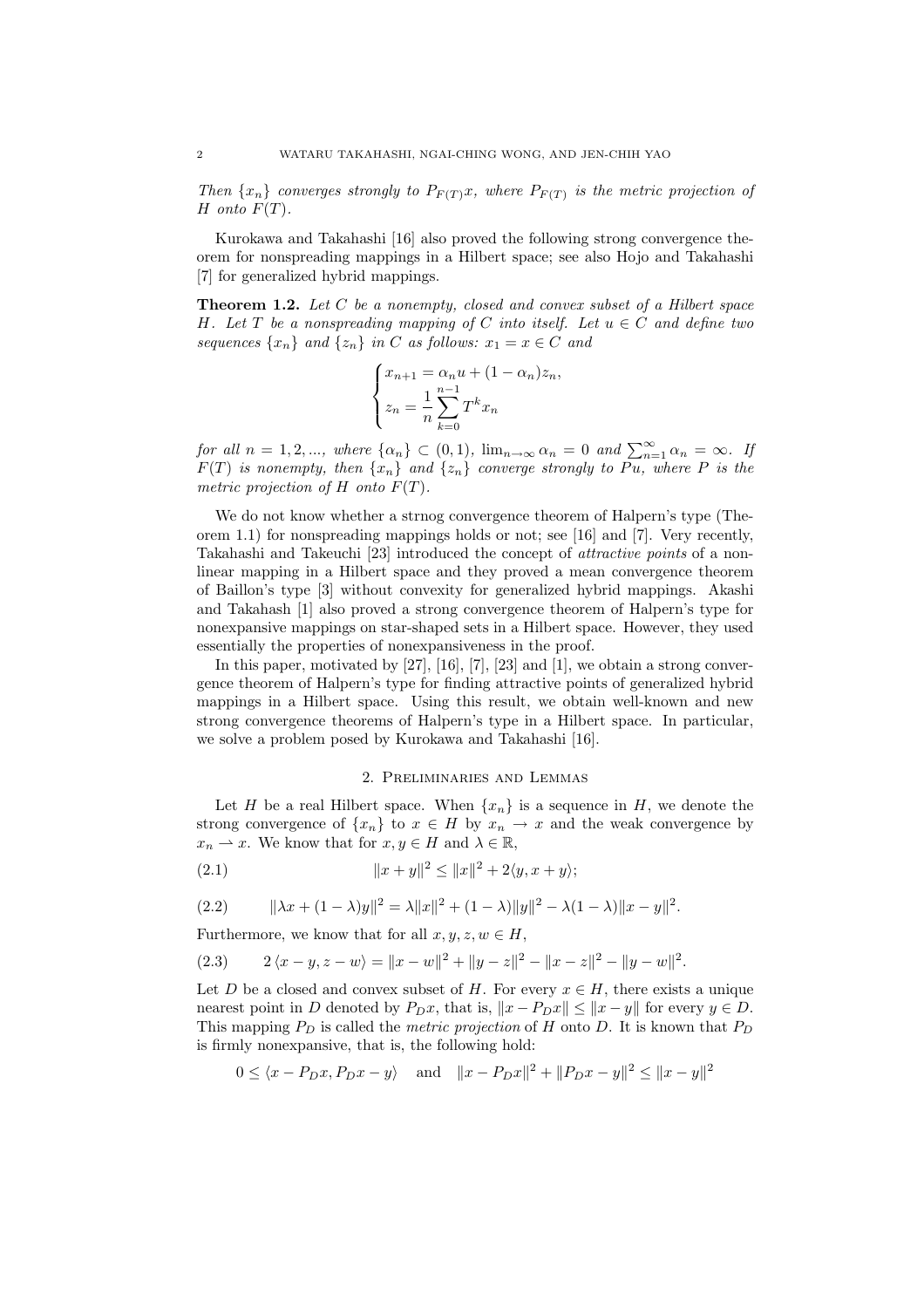for any  $x \in H$  and  $y \in D$ ; see [19, 20, 21]. Let C be a nonempty subset of H. For a mapping *T* of *C* into *H*, we denote by *F*(*T*) the set of all *fixed points* of *T* and by *A*(*T*) the set of all *attractive points* of *T*, i.e.,

- $F(T) = \{z \in C : z = Tz\};$
- $\mathcal{A}(T) = \{z \in H : ||Tx z|| < ||x z||, \ \forall x \in C\}.$

Takahashi and Takeuchi [23] proved the following useful lemma.

**Lemma 2.1.** Let C be a nonempty subset of H and let T be a mapping from C *into H. Then, A*(*T*) *is a closed and convex subset of H.*

We note that a mapping  $T: C \to H$  in Lemma 2.1 can not be nonexpansive. The following lemma was also proved by Takahashi and Takeuchi [23].

**Lemma 2.2.** *Let C be a nonempty subset of H and let T be a generalized hybrid mapping from C into itself.* Suppose that there exists an  $x \in C$  such that  $\{T^n x\}$  *is bounded. Then*  $A(T) \neq \emptyset$ *.* 

To prove our main result, we need two lemmas.

**Lemma 2.3** ([17]). Let  $\{\Gamma_n\}$  be a sequence of real numbers that does not decrease *at infinity in the sense that there exists a subsequence*  ${\{\Gamma_{n_i}\}}$  *of*  ${\{\Gamma_n\}}$  *which satisfies*  $\Gamma_{n_i} < \Gamma_{n_i+1}$  *for all*  $i \in \mathbb{N}$ *. Define the sequence*  $\{\tau(n)\}_{n \geq n_0}$  *of integers as follows:* 

$$
\tau(n) = \max\{k \le n : \Gamma_k < \Gamma_{k+1}\},\
$$

*where*  $n_0 \in \mathbb{N}$  *such that*  $\{k \leq n_0 : \Gamma_k < \Gamma_{k+1}\} \neq \emptyset$ . Then, the following hold:

- (i)  $\tau(n_0) \leq \tau(n_0 + 1) \leq \ldots$  and  $\tau(n) \to \infty$ ;
- (ii)  $\Gamma_{\tau(n)} \leq \Gamma_{\tau(n)+1}$  and  $\Gamma_n \leq \Gamma_{\tau(n)+1}$ ,  $\forall n \geq n_0$ .

**Lemma 2.4** ([2]; see also [26]). Let  $\{s_n\}$  be a sequence of nonnegative real numbers, *let*  $\{\alpha_n\}$  *be a sequence of* [0,1] *with*  $\sum_{n=1}^{\infty} \alpha_n = \infty$ , *let*  $\{\beta_n\}$  *be a sequence of nonnegative real numbers with*  $\sum_{n=1}^{\infty} \beta_n < \infty$ , and let  $\{\gamma_n\}$  be a sequence of real *numbers with*  $\limsup_{n\to\infty} \gamma_n \leq 0$ *. Suppose that* 

$$
s_{n+1} \le (1 - \alpha_n)s_n + \alpha_n \gamma_n + \beta_n
$$

*for all*  $n \in \mathbb{N}$ *. Then*  $\lim_{n \to \infty} s_n = 0$ *.* 

### 3. Strong Convergence Theorem of Halpern's Type

In this section, we prove a strong convergence theorem of Halpern's type [6] for finding attractive points of generalized hybrid mappings in a Hilbert space. Before proving the result, we need the following lemma.

**Lemma 3.1.** *Let H be a Hilbert space and let C be a nonempty subset of H. Let*  $T: C \to H$  *be a generalized hybrid mapping. If*  $x_n \to z$  *and*  $x_n - Tx_n \to 0$ *, then*  $z \in A(T)$ .

*Proof.* Since  $T: C \to H$  is generalized hybrid, there exist  $\alpha, \beta \in \mathbb{R}$  such that

(3.1)  $\alpha ||Tx - Ty||^2 + (1 - \alpha) ||x - Ty||^2 \leq \beta ||Tx - y||^2 + (1 - \beta) ||x - y||^2$ 

for all  $x, y \in C$ . Suppose that  $x_n \to z$  and  $x_n - Tx_n \to 0$ . Replacing *x* by  $x_n$  in (3.1), we have that

$$
\alpha \|Tx_n - Ty\|^2 + (1 - \alpha) \|x_n - Ty\|^2 \le \beta \|Tx_n - y\|^2 + (1 - \beta) \|x_n - y\|^2.
$$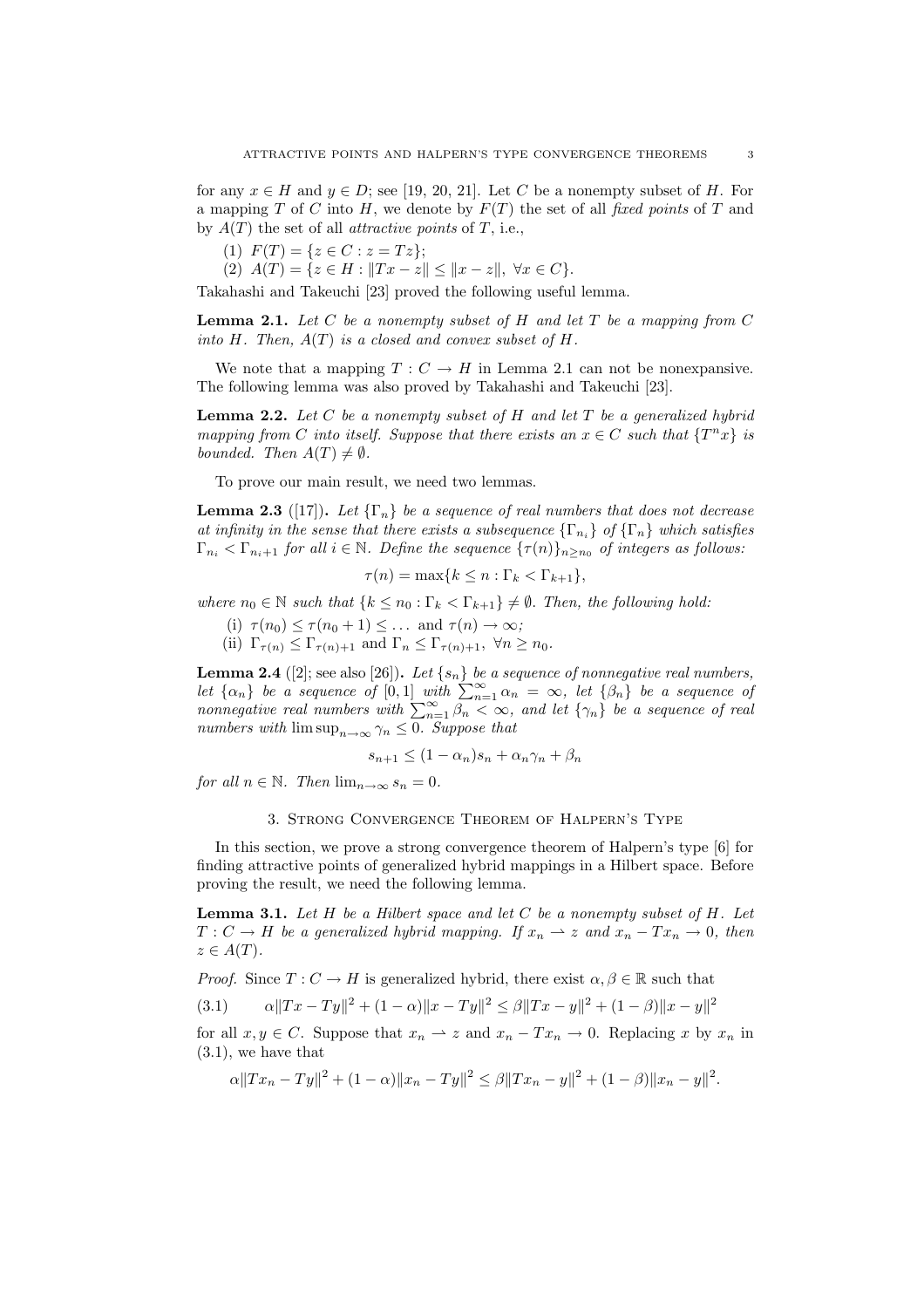From this inequality,

$$
\alpha(||Tx_n - x_n||^2 + ||x_n - Ty||^2 + 2\langle Tx_n - x_n, x_n - Ty \rangle) + (1 - \alpha)||x_n - Ty||^2
$$
  
\n
$$
\leq \beta(||Tx_n - x_n||^2 + ||x_n - y||^2 + 2\langle Tx_n - x_n, x_n - y \rangle) + (1 - \beta)||x_n - y||^2
$$

and hence

$$
\alpha(||Tx_n - x_n||^2 + 2\langle Tx_n - x_n, x_n - Ty \rangle) + ||x_n - Ty||^2
$$
  
\n
$$
\leq \beta(||Tx_n - x_n||^2 + 2\langle Tx_n - x_n, x_n - y \rangle) + ||x_n - y||^2.
$$

Since  $\{x_n\}$  is bounded and  $x_n - Tx_n \to 0$ , we have that

$$
\limsup_{n \to \infty} ||x_n - Ty||^2 \le \limsup_{n \to \infty} ||x_n - y||^2.
$$

Since  $||x_n - Ty||^2 = ||x_n - y||^2 + ||y - Ty||^2 + 2\langle x_n - y, y - Ty \rangle$  and  $x_n \to z$ , we also have that

$$
\limsup_{n \to \infty} ||x_n - y||^2 + ||y - Ty||^2 + 2\langle z - y, y - Ty \rangle \le \limsup_{n \to \infty} ||x_n - y||^2
$$

and hence

$$
||y - Ty||2 + 2\langle z - y, y - Ty \rangle \le 0.
$$

Using (2.3), we have that

$$
||y - Ty||2 + ||z - Ty||2 - ||z - y||2 - ||y - Ty||2 \le 0
$$

and hence

$$
\|z-Ty\|^2 - \|z-y\|^2 \leq 0
$$

for all  $y \in C$ . This implies  $z \in A(T)$ . This completes the proof.  $\Box$ 

Now we prove a strong convergence theorem of Halpern's type for finding attractive points of generalized hybrid mappings in a Hilbert space.

**Theorem 3.2.** *Let H be a Hilbert space and let C be a convex subset of H. Let T be a generalized hybrid mapping from C into itself with*  $A(T) \neq \emptyset$  *and let*  $P_{A(T)}$  *be the metric projection of H onto*  $A(T)$ *. Let*  $z \in C$  *and let*  $\{x_n\}$  *be a sequence in C defined by*  $x_1 \in C$  *and* 

$$
x_{n+1} = \alpha_n z + (1 - \alpha_n)(\beta_n x_n + (1 - \beta_n)Tx_n), \quad \forall n \in \mathbb{N},
$$

*where*  $\{\alpha_n\}$  *and*  $\{\beta_n\}$  *are two sequences in*  $(0,1)$  *such that* 

$$
\lim_{n \to \infty} \alpha_n = 0, \quad \sum_{n=1}^{\infty} \alpha_n = \infty, \quad \text{and} \quad \liminf_{n \to \infty} \beta_n (1 - \beta_n) > 0.
$$

*Then*  $\{x_n\}$  *converges strongly to*  $\bar{x} = P_{A(T)}z$ *.* 

*Proof.* Let  $x_1 \in C$  and  $u \in A(T)$ . Put  $M = ||x_1 - u|| + ||z - u||$ . Define  $z_n =$  $\beta_n x_n + (1 - \beta_n) T x_n$ . Then we have from (2.2) that

$$
||z_n - u||^2 = \beta_n ||x_n - u||^2 + (1 - \beta_n) ||Tx_n - u||^2 - \beta_n (1 - \beta_n) ||x_n - Tx_n||^2
$$
  
(3.2)  

$$
\leq \beta_n ||x_n - u||^2 + (1 - \beta_n) ||x_n - u||^2 - \beta_n (1 - \beta_n) ||x_n - Tx_n||^2
$$
  

$$
= ||x_n - u||^2 - \beta_n (1 - \beta_n) ||x_n - Tx_n||^2
$$
  

$$
\leq ||x_n - u||^2.
$$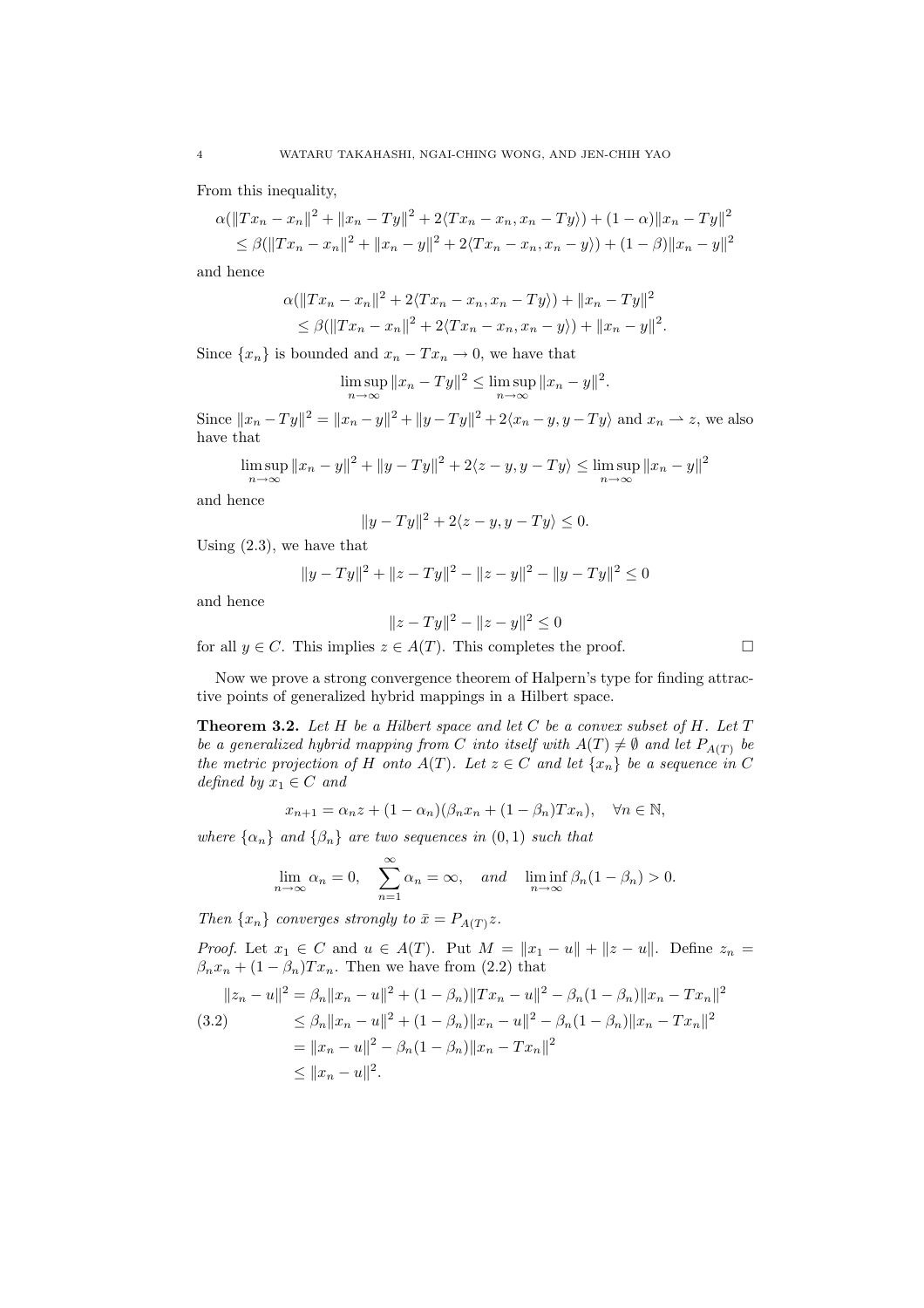It is obvious that  $||x_1 - u|| \leq M$ . Suppose that  $||x_k - u|| \leq M$  for some  $k \in \mathbb{N}$ . Then we have from (3.2) that

$$
||x_{k+1} - u|| = ||\alpha_k z + (1 - \alpha_k)z_k - u||
$$
  
\n
$$
\leq \alpha_k ||z - u|| + (1 - \alpha_k) ||z_k - u||
$$
  
\n
$$
\leq \alpha_k ||z - u|| + (1 - \alpha_k) ||x_k - u||
$$
  
\n
$$
\leq \alpha_k M + (1 - \alpha_k)M
$$
  
\n
$$
= M.
$$

By mathematical induction, we have that  $||x_n - u|| \leq M$  for all  $n \in \mathbb{N}$ . Thus  $\{x_n\}$ is bounded. We have from  $u \in A(T)$  that  $||Tx_n - u|| \le ||x_n - u||$  and hence  $\{Tx_n\}$ is also bounded. Take  $\bar{x} = P_{A(T)}z$ . We have from (3.2) that

$$
||x_{n+1} - \bar{x}||^2 \le \alpha_n ||z - \bar{x}||^2 + (1 - \alpha_n) ||z_n - \bar{x}||^2
$$
  
(3.3)  

$$
\le \alpha_n ||z - \bar{x}||^2 + (1 - \alpha_n)(||x_n - \bar{x}||^2 - \beta_n(1 - \beta_n) ||x_n - Tx_n||^2)
$$
  

$$
\le \alpha_n ||z - \bar{x}||^2 + ||x_n - \bar{x}||^2 - \beta_n(1 - \beta_n) ||x_n - Tx_n||^2.
$$

We have from (3.3) that

$$
(3.4) \qquad \beta_n(1-\beta_n)\|x_n-Tx_n\|^2 \leq \alpha_n\|z-\bar{x}\|^2 + \|x_n-\bar{x}\|^2 - \|x_{n+1}-\bar{x}\|^2.
$$

We also have that

(3.5) 
$$
||x_{n+1} - x_n|| \le \alpha_n ||z - x_n|| + (1 - \alpha_n)(1 - \beta_n) ||x_n - Tx_n||.
$$

Case A: Put  $\Gamma_n = ||x_n - \bar{x}||^2$  for all  $n \in \mathbb{N}$ . Suppose that  $\Gamma_{n+1} \leq \Gamma_n$  for all  $n \in \mathbb{N}$ . In this case,  $\lim_{n\to\infty} \overline{\Gamma}_n$  exists and then  $\lim_{n\to\infty} (\Gamma_{n+1} - \Gamma_n) = 0$ . It follows from  $\lim_{n\to\infty} \alpha_n = 0, \liminf_{n\to\infty} \beta_n (1 - \beta_n) > 0 \text{ and } (3.4) \text{ that}$ 

(3.6) 
$$
\lim_{n \to \infty} ||x_n - Tx_n|| = 0.
$$

From  $\lim_{n\to\infty} \alpha_n = 0$ , (3.5) and (3.6), we have that

(3.7) 
$$
\lim_{n \to \infty} ||x_{n+1} - x_n|| = 0.
$$

Since  $\{x_n\}$  is a bounded sequence, there exists a subsequence  $\{x_{n_i}\}$  of  $\{x_n\}$  such that

(3.8) 
$$
\limsup_{n \to \infty} \langle z - \bar{x}, x_n - \bar{x} \rangle = \lim_{i \to \infty} \langle z - \bar{x}, x_{n_i} - \bar{x} \rangle.
$$

Without loss of generality, we may assume that  $x_{n_i} \rightharpoonup v$ . By (3.6) and Lemma 3.1, we have that  $v \in A(T)$ . We have from (3.8) that

(3.9) 
$$
\limsup_{n \to \infty} \langle z - \bar{x}, x_n - \bar{x} \rangle = \langle z - \bar{x}, v - \bar{x} \rangle \le 0.
$$

On the other hand, since  $x_{n+1} - \bar{x} = \alpha_n(z - \bar{x}) + (1 - \alpha_n)(z_n - \bar{x})$ , we have from (2.1) and (3.2) that

$$
||x_{n+1} - \bar{x}||^2 \le (1 - \alpha_n) ||z_n - \bar{x}||^2 + 2\alpha_n \langle z - \bar{x}, x_{n+1} - \bar{x} \rangle
$$

(3.10) 
$$
\leq (1 - \alpha_n) \|x_n - \bar{x}\|^2 + 2\alpha_n \langle z - \bar{x}, x_{n+1} - \bar{x} \rangle
$$

$$
= (1 - \alpha_n) \|x_n - \bar{x}\|^2 + 2\alpha_n \langle z - \bar{x}, x_{n+1} - x_n \rangle + 2\alpha_n \langle z - \bar{x}, x_n - \bar{x} \rangle.
$$

By  $\sum_{n=1}^{\infty} \alpha_n = \infty$ , (3.7), (3.9), (3.10) and Lemma 2.4, we have  $\lim_{n \to \infty} x_n = \bar{x}$ .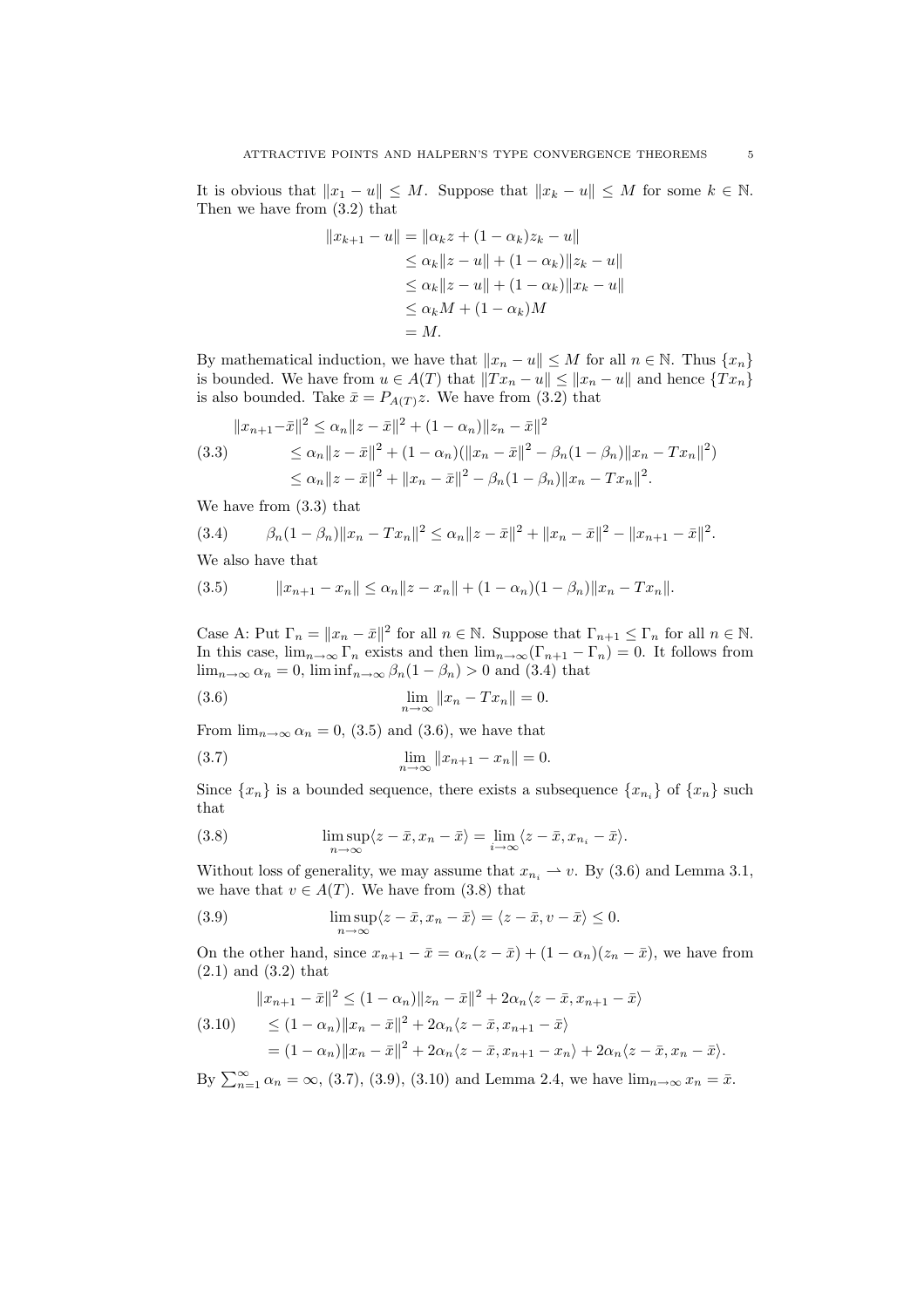Case B: Suppose that there exists a subsequence  $\{\Gamma_{n_i}\}\subset \{\Gamma_n\}$  such that  $\Gamma_{n_i}$  $\Gamma_{n_i+1}$  for all  $i \in \mathbb{N}$ . In this case, we define  $\tau : \mathbb{N} \to \mathbb{N}$  by

$$
\tau(n) = \max\{k \le n : \Gamma_k < \Gamma_{k+1}\}.
$$

Then it follows from Lemma 2.3 that  $\Gamma_{\tau(n)} < \Gamma_{\tau(n)+1}$ . We have from (3.4) that

$$
\beta_{\tau(n)}(1 - \beta_{\tau(n)}) \|x_{\tau(n)} - Tx_{\tau(n)}\|^2
$$
  
\n
$$
\leq \alpha_{\tau(n)} \|z - \bar{x}\|^2 + \|x_{\tau(n)} - \bar{x}\|^2 - \|x_{\tau(n)+1} - \bar{x}\|^2
$$
  
\n
$$
\leq \alpha_{\tau(n)} \|z - \bar{x}\|^2.
$$

By  $\lim_{n\to\infty} \alpha_n = 0$ ,  $\liminf_{n\to\infty} \beta_n(1-\beta_n) > 0$  and (3.11), we have that

(3.12) 
$$
\lim_{n \to \infty} ||x_{\tau(n)} - Tx_{\tau(n)}|| = 0.
$$

We have from (3.10) that

$$
(3.13) \quad ||x_{\tau(n)+1} - \bar{x}||^2 \le (1 - \alpha_{\tau(n)}) ||x_{\tau(n)} - \bar{x}||^2 + 2\alpha_{\tau(n)} \langle z - \bar{x}, x_{\tau(n)+1} - \bar{x} \rangle.
$$

From  $\Gamma_{\tau(n)} < \Gamma_{\tau(n)+1}$ , (3.13) and  $\alpha_{\tau(n)} > 0$ , we have that

(3.14) 
$$
||x_{\tau(n)} - \bar{x}||^2 \leq 2\langle z - \bar{x}, x_{\tau(n)+1} - \bar{x}\rangle
$$

$$
= 2\langle z - \bar{x}, x_{\tau(n)+1} - x_{\tau(n)}\rangle + 2\langle z - \bar{x}, x_{\tau(n)} - \bar{x}\rangle.
$$

By  $\lim_{n\to\infty} \alpha_n = 0$ , (3.5) and (3.12), we have that

(3.15) 
$$
\lim_{n \to \infty} ||x_{\tau(n)+1} - x_{\tau(n)}|| = 0.
$$

Since  $\{x_{\tau(n)}\}$  is a bounded sequence, there exists a subsequence  $\{x_{\tau(n_i)}\}$  such that

(3.16) 
$$
\limsup_{n \to \infty} \langle z - \bar{x}, x_{\tau(n)} - \bar{x} \rangle = \lim_{i \to \infty} \langle z - \bar{x}, x_{\tau(n_i)} - \bar{x} \rangle.
$$

Following the same argument as the proof of Case A for  $\{x_{\tau(n_i)}\}$ , we have that

(3.17) 
$$
\limsup_{n \to \infty} \langle z - \bar{x}, x_{\tau(n)} - \bar{x} \rangle \leq 0.
$$

Using  $(3.14)$ ,  $(3.15)$  and  $(3.17)$ , we have that

(3.18) 
$$
\lim_{n \to \infty} ||x_{\tau(n)} - \bar{x}|| = 0.
$$

By (3.15) we have that

(3.19) 
$$
\lim_{n \to \infty} ||x_{\tau(n)+1} - \bar{x}|| = 0.
$$

Using Lemma 2.3 for (3.19) again, we have that

$$
\lim_{n \to \infty} ||x_n - \bar{x}|| = 0.
$$

This completes the proof.  $\Box$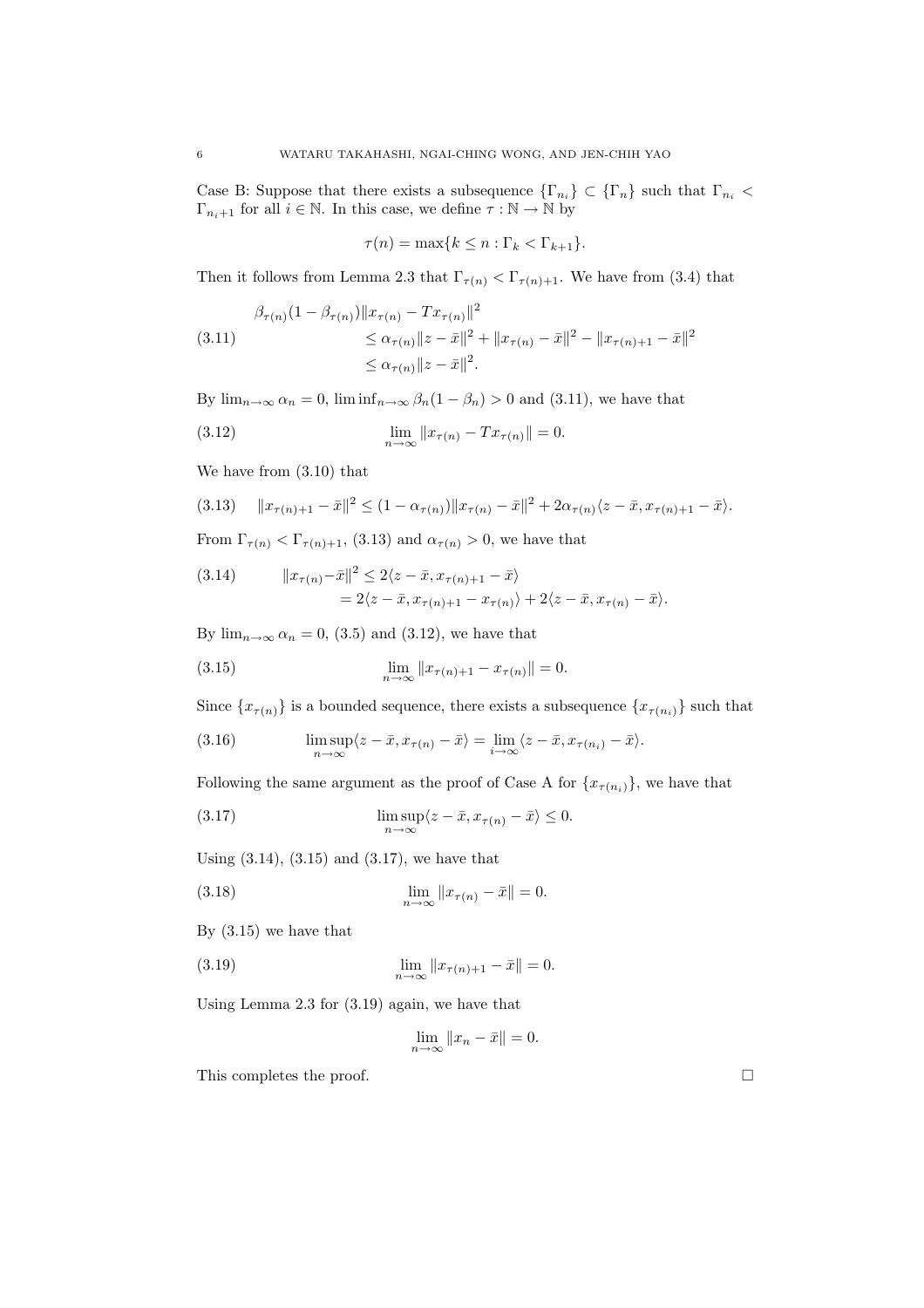### 4. Applications

In this section, using Theorem 3.2, we establish well-known and new strong convergence theorems of Halpern's type in a Hilbert space. We first prove a strong convergence theorem of Halpern's type for finding fixed points of generalized hybrid mappings, which is related to Wittmann's theorem (Theorem 1.1).

**Theorem 4.1.** *Let H be a Hilbert space and let C be a nonempty, closed and convex subset of H. Let T be a generalized hybrid mapping from C into itself with*  $F(T) \neq \emptyset$ . Let  $z \in C$  *and let*  $\{x_n\}$  *be a sequence in C defined by*  $x_1 \in C$  *and* 

$$
x_{n+1} = \alpha_n z + (1 - \alpha_n)(\beta_n x_n + (1 - \beta_n)Tx_n), \quad \forall n \in \mathbb{N},
$$

*where*  $\{\alpha_n\}$  *and*  $\{\beta_n\}$  *are two sequences in*  $(0,1)$  *such that* 

$$
\lim_{n \to \infty} \alpha_n = 0, \quad \sum_{n=1}^{\infty} \alpha_n = \infty, \quad \text{and} \quad \liminf_{n \to \infty} \beta_n (1 - \beta_n) > 0.
$$

*Then*  $\{x_n\}$  *converges strongly to*  $\bar{x} \in F(T)$ *, where*  $\bar{x} = P_{F(T)}z$ *.* 

*Proof.* Since T is generalised hybrid, there exist 
$$
\alpha, \beta \in \mathbb{R}
$$
 such that

$$
(4.1) \qquad \alpha \|Tx - Ty\|^2 + (1 - \alpha) \|x - Ty\|^2 \le \beta \|Tx - y\|^2 + (1 - \beta) \|x - y\|^2
$$

for all  $x, y \in C$ . Replacing  $x$  by a fixed point  $u$  of  $T$ , we have that for any  $y \in C$ ,

$$
\alpha \|u - Ty\|^2 + (1 - \alpha) \|u - Ty\|^2 \le \beta \|u - y\|^2 + (1 - \beta) \|u - y\|^2
$$

and hence  $||u - Ty|| \le ||u - y||$ . This means that an  $(\alpha, \beta)$ -generalized hybrid mapping with a fixed point is quasi-nonexpansive. Thus we have that if  $u \in F(T)$ , then

$$
||Ty - u|| \le ||y - u||
$$

for all  $y \in C$ . This implies that  $F(T) \subset A(T)$ . Then we have that  $A(T)$  is nonempty. From Theorem 3.2, it follows that  $\{x_n\}$  converges strongly to  $\bar{x} \in A(T)$ . Since *C* is closed and  $x_n \to \bar{x}$ , we have  $\bar{x} \in C$ . From  $\bar{x} \in A(T) \cap C$ , we have that

$$
||T\bar{x} - \bar{x}|| \le ||\bar{x} - \bar{x}|| = 0
$$

and hence  $\bar{x} \in F(T)$ . Furthermore, we have that

$$
||z - \bar{x}|| = \min{||z - u|| : u \in A(T)} \le \min{||z - u|| : u \in F(T)}
$$

and hence  $\bar{x} = P_{F(T)}z$ . This completes the proof.  $\square$ 

As direct consequences of Theorems 3.2 and 4.1, we have the following results.

**Theorem 4.2.** *Let H be a Hilbert space and let C be a convex subset of H. Let T be a nonexpansive mapping from C into itself, i.e.,*

$$
||Tx - Ty|| \le ||x - y||, \quad \forall x, y \in C.
$$

*Assume*  $A(T) \neq \emptyset$  *and let*  $P_{A(T)}$  *be the metric projection of H onto*  $A(T)$ *. Let*  $z \in C$  *and let*  $\{x_n\}$  *be a sequence in C defined by*  $x_1 \in C$  *and* 

$$
x_{n+1} = \alpha_n z + (1 - \alpha_n)(\beta_n x_n + (1 - \beta_n)Tx_n), \quad \forall n \in \mathbb{N},
$$

*where*  $\{\alpha_n\}$  *and*  $\{\beta_n\}$  *are two sequences in*  $(0,1)$  *such that* 

$$
\lim_{n \to \infty} \alpha_n = 0, \quad \sum_{n=1}^{\infty} \alpha_n = \infty, \quad \text{and} \quad \liminf_{n \to \infty} \beta_n (1 - \beta_n) > 0.
$$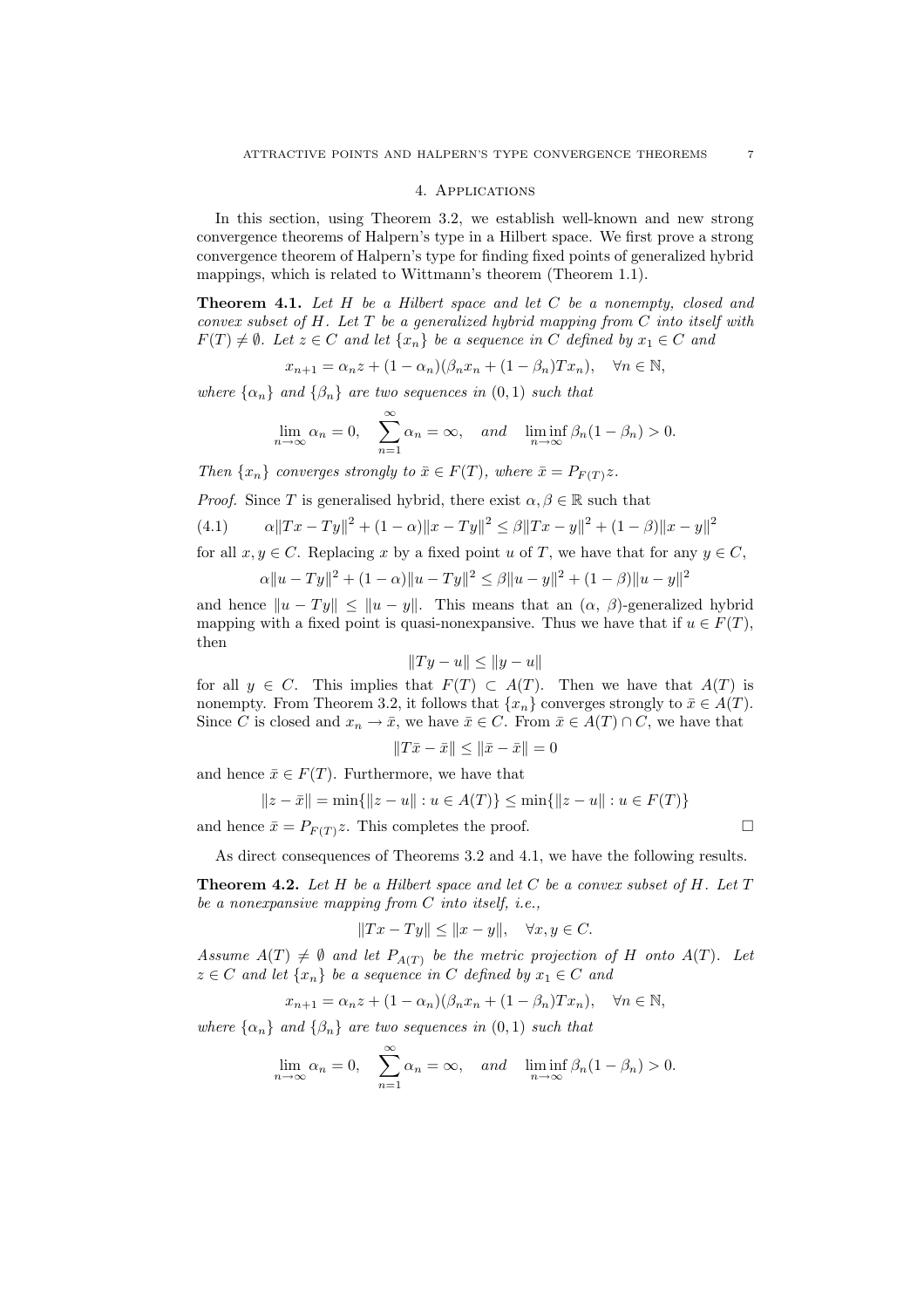*Then*  $\{x_n\}$  *converges strongly to*  $\bar{x} = P_{A(T)}z$ *. Additionally, if C is closed and convex, then*  $\{x_n\}$  *converges strongly to*  $\bar{x} = P_{F(T)}z$ *.* 

*Proof.* Since a  $(1, 0)$ -generalized hybrid mapping T is nonexpansive, we have the desired result from Theorems 3.2 and 4.1.  $\Box$ 

**Theorem 4.3.** *Let H be a Hilbert space and let C be a convex subset of H. Let T be a nonspreading mapping from C into itself, i.e.,*

$$
2||Tx - Ty||2 \le ||Tx - y||2 + ||Ty - x||2, \quad \forall x, y \in C.
$$

*Assume*  $A(T) \neq \emptyset$  *and let*  $P_{A(T)}$  *be the metric projection of H onto*  $A(T)$ *. Let*  $z \in C$  *and let*  $\{x_n\}$  *be a sequence in C defined by*  $x_1 \in C$  *and* 

$$
x_{n+1} = \alpha_n z + (1 - \alpha_n)(\beta_n x_n + (1 - \beta_n)Tx_n), \quad \forall n \in \mathbb{N},
$$

*where*  $\{\alpha_n\}$  *and*  $\{\beta_n\}$  *are two sequences in*  $(0,1)$  *such that* 

$$
\lim_{n \to \infty} \alpha_n = 0, \quad \sum_{n=1}^{\infty} \alpha_n = \infty, \quad \text{and} \quad \liminf_{n \to \infty} \beta_n (1 - \beta_n) > 0.
$$

*Then*  $\{x_n\}$  *converges strongly to*  $\bar{x} = P_{A(T)}z$ *. Additionally, if C is closed and convex, then*  $\{x_n\}$  *converges strongly to*  $\bar{x} = P_{F(T)}z$ *.* 

*Proof.* Since a  $(2, 1)$ -generalized hybrid mapping T is nonspreading, we have the desired result from Theorems 3.2 and 4.1.

**Theorem 4.4.** *Let H be a Hilbert space and let C be a convex subset of H. Let T be a hybrid mapping from C into itself, i.e.,*

$$
3||Tx - Ty||2 \le ||x - y||2 + ||Tx - y||2 + ||Ty - x||2, \quad \forall x, y \in C.
$$

*Assume*  $A(T) \neq \emptyset$  *and let*  $P_{A(T)}$  *be the metric projection of H onto*  $A(T)$ *. Let*  $z \in C$  *and let*  $\{x_n\}$  *be a sequence in C defined by*  $x_1 \in C$  *and* 

$$
x_{n+1} = \alpha_n z + (1 - \alpha_n)(\beta_n x_n + (1 - \beta_n)Tx_n), \quad \forall n \in \mathbb{N},
$$

*where*  $\{\alpha_n\}$  *and*  $\{\beta_n\}$  *are two sequences in*  $(0,1)$  *such that* 

$$
\lim_{n \to \infty} \alpha_n = 0, \quad \sum_{n=1}^{\infty} \alpha_n = \infty, \quad \text{and} \quad \liminf_{n \to \infty} \beta_n (1 - \beta_n) > 0.
$$

*Then*  $\{x_n\}$  *converges strongly to*  $\bar{x} = P_{A(T)}z$ *. Additionally, if C is closed and convex, then*  $\{x_n\}$  *converges strongly to*  $\bar{x} = P_{F(T)}z$ *.* 

*Proof.* Since a  $(\frac{3}{2}, \frac{1}{2})$ -generalized hybrid mapping *T* is nonspreading, we have the desired result from Theorems 3.2 and 4.1.  $\Box$ 

Theorem 4.3 solves a problem posed by Kurokawa and Takahashi [16]. We know that a nonspreading mapping is not continuous in general. In fact, we can give the following example [10] of nonspreading mappings in a Hilbert space. Let *H* be a real Hilbert space. Set  $E = \{x \in H : ||x|| \leq 1\}$ ,  $D = \{x \in H : ||x|| \leq 2\}$  and  $C = \{x \in H : ||x|| \leq 3\}$ . Define a mapping  $S : C \to C$  as follows:

$$
Sx = \begin{cases} 0, & x \in D, \\ P_{E}x, & x \notin D. \end{cases}
$$

Then the mapping *S* is a nonspreading mapping which is not continuous.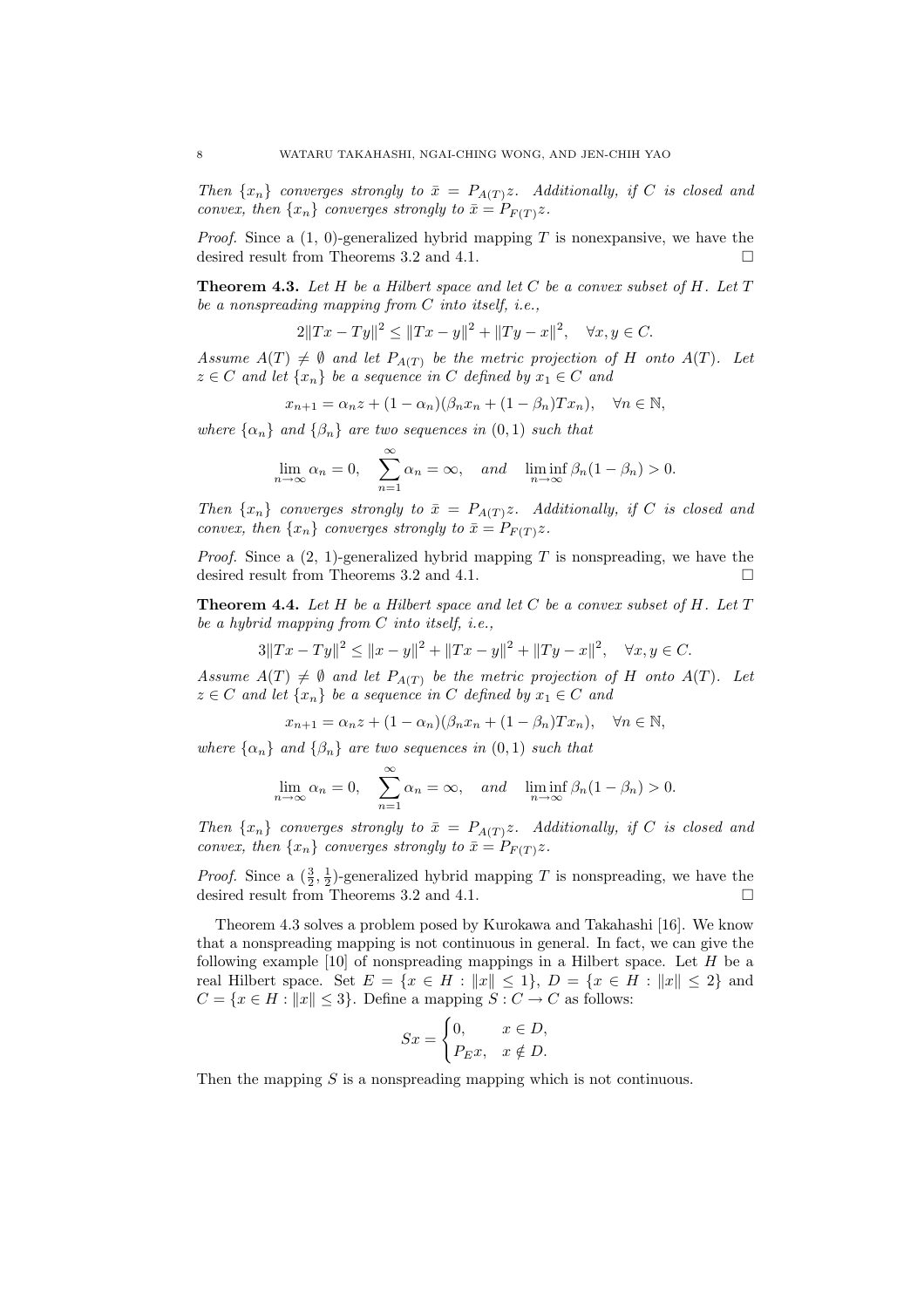**Acknowledgements.** The first author was partially supported by Grant-in-Aid for Scientific Research No. 23540188 from Japan Society for the Promotion of Science. The second and the third authors were partially supported by the grant NSC 99- 2115-M-110-007-MY3 and the grant NSC 99-2115-M-037-002-MY3, respectively.

#### **REFERENCES**

- [1] S. Akashi and W. Takahashi, *Strong convergence theorem for nonexpansive mappings on star-shaped sets in Hilbert spaces*, Appl. Math. Comput., to appear.
- [2] K. Aoyama, Y. Kimura, W.Takahashi and M. Toyoda, *Approximation of common fixed points of a countable family of nonexpansive mappings in a Banach space*, Nonlinear Anal. **67** (2007), 2350–2360.
- [3] J.-B. Baillon. *Un theoreme de type ergodique pour les contractions non lineaires dans un espace de Hilbert*, C. R. Acad. Sci. Paris Ser. A-B **280** (1975), 1511-1514.
- [4] F. E. Browder, *Convergence theorems for sequences of nonlinear operators in Banach spaces*, Math. Z. **100** (1967), 201–225.
- [5] K. Goebel and W. A. Kirk, *Topics in Metric Fixed Point Theory*, Cambridge University Press, Cambridge, 1990.
- [6] B. Halpern, *Fixed points of nonexpansive maps*, Bull. Amer. Math. Soc. **73** (1967), 957–961.
- [7] M. Hojo and W. Takahashi, *Weak and strong convergence theorems for generalized hybrid mappings in Hilbert spaces*, Sci. Math. Jpn. **73** (2011), 31–40.
- [8] T. Ibaraki and W. Takahashi, *Fixed point theorems for nonlinear mappings of nonexpansive type in Banach spaces*, J. Nonlinear Convex Anal. **71** (2009), 21–32.
- [9] S. Iemoto and W. Takahashi, *Approximating fixed points of nonexpansive mappings and non-spreading mappings in a Hilbert space*, Nonlinear Anal. **71** (2009), 2082–2089.
- [10] T. Igarashi, W. Takahashi and K. Tanaka, *Weak convergence theorems for nonspreading mappings and equilibrium problems*, to appear.
- [11] S. Itoh and W. Takahashi, *Single-valued mappings, Multivalued mappings and fixed-point theorems*, J. Math. Anal. Appl. **59** (1977), 514–521.
- [12] S. Itoh and W. Takahashi, *The common fixed points theory of singlevalued mappings and multi-valued mappings*, Pacific J. Math. **79** (1978), 493–508.
- [13] P. Kocourek, W. Takahashi and J.-C. Yao, *Fixed point theorems and weak convergence theorems for generalized hybrid mappings in Hilbert spaces*, Taiwanese J. Math. **14** (2010), 2497–2511.
- [14] F. Kohsaka and W. Takahashi, *Existence and approximation of fixed points of firmly nonexpansive-type mappings in Banach spaces*, SIAM. J. Optim. **19** (2008), 824–835.
- [15] F. Kohsaka and W. Takahashi, *Fixed point theorems for a class of nonlinear mappings related to maximal monotone operators in Banach spaces*, Arch. Math. (Basel) **91** (2008), 166–177.
- [16] Y. Kurokawa and W. Takahashi, *Weak and strong convergence theorems for nonlspreading mappings in Hilbert spaces*, Nonlinear Anal. **73** (2010), 1562–1568.
- [17] P. E. Maingé, *Strong convergence of projected subgradient methods for nonsmooth and nonstrictly convex minimization*, Set-Valued Anal. **16** (2008), 899-912.
- [18] W. Takahashi, *A nonlinear ergodic theorem for an amenable semigroup of nonexpansive mappings in a Hilbert space*, Proc. Amer. Math. Soc. **81** (1981), 253–256.
- [19] W. Takahashi, *Nonlinear Functional Analysis*, Yokohama Publishers, Yokohama, 2000.
- [20] W. Takahashi, *Convex Analysis and Approximation of Fixed Points*, Yokohama Publishers, Yokohama, 2000.
- [21] W. Takahashi, *Introduction to Nonlinear and Convex Analysis*, Yokohama Publishers, Yokohama, 2009.
- [22] W. Takahashi, *Fixed point theorems for new nonlinear mappings in a Hilbert space*, J. Nonlinear Convex Anal. **11** (2010), 79–88.
- [23] W. Takahashi and Y. Takeuchi, *Nonlinear ergodic theorem without convexity for generalized hybrid mappings in a Hilbert space*, J. Nonlinear Convex Anal. **12** (2011), 399–406.
- [24] W. Takahashi and M. Toyoda, *Weak convergence theorems for nonexpansive mappings and monotone mappings*, J. Optim. Theory Appl. **118** (2003), 417–428.